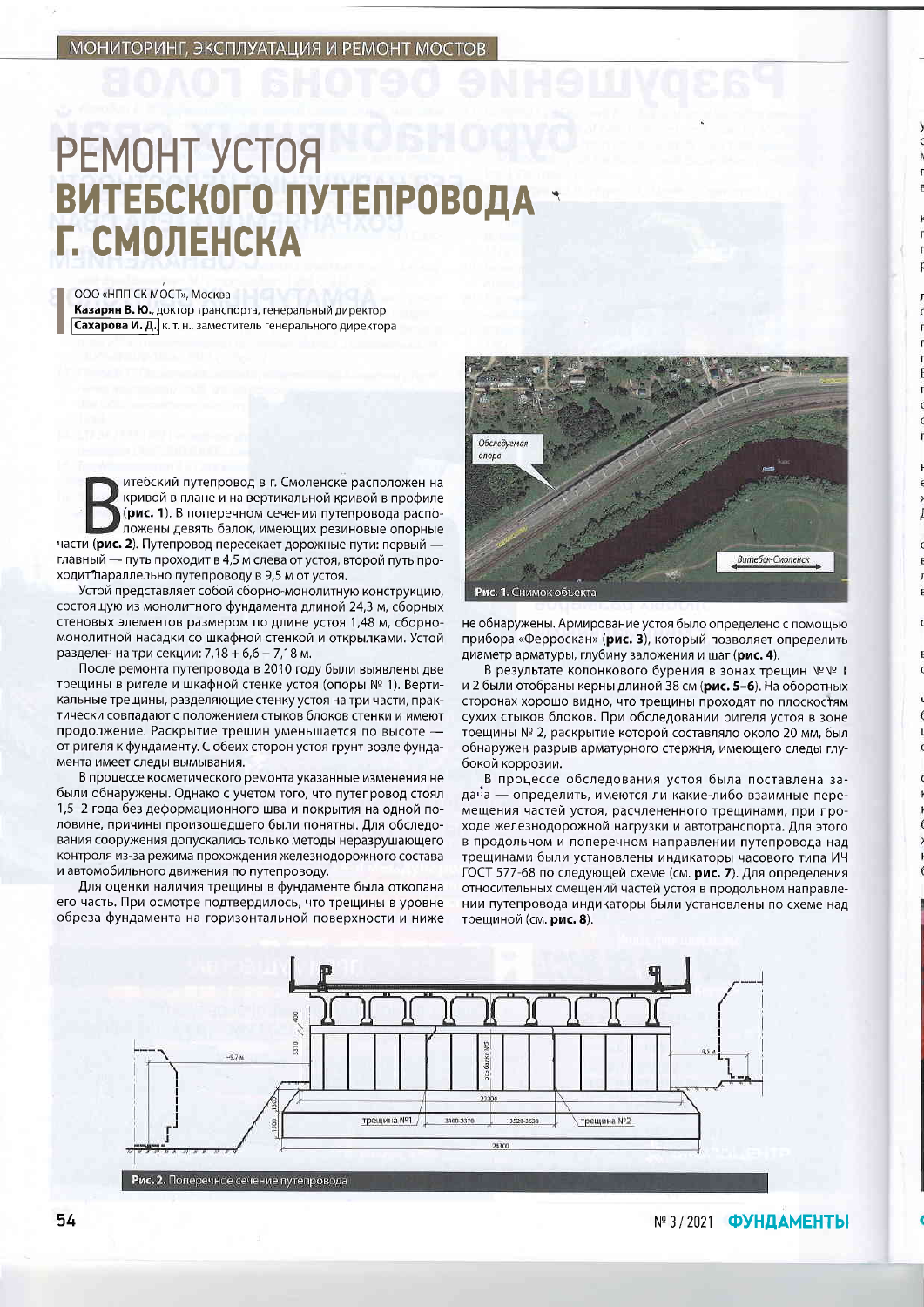При движении автотранспорта по мосту перемещения вдоль устоя не зафиксированы. При прохождении железнодорожных составов по первому главному пути были зафиксированы перемещения порядка 0,5 мм. Наблюдения в течение двух часов показали отсутствие относительных перемещений частей устоя в его плоскости вдоль путепровода.

Ситуация с раскрытием трещин усугублялась до момента, когда трещины стали раскрытием, измеряющимся в сантиметрах, поскольку до этого они не были видны и заметны. Устой по всей поверхности был изрисован граффити, что очень осложняло работу.

Для определения состояния грунтов вблизи устоя было предложено и в дальнейшем реализовано георадиолокационное обследование, целью которого было определение состояния геологической структуры грунта на земельном участке, прилегающем к путепроводу у устоя. Работы выполняли при помощи георадара «Лоза-В» с комплексом антенн длиной 1,5 и 3,0 м. Были представлены информативные профили, которые использовались для уточнения целостности геологических слоев, слагающих основание, наличия обводненных участков, зон с ослабленными грунтами, зон просадок. Обработка профилей производилась программой «Крот».

В ходе георадарного обследования обнаружены недоуплотненные слои основания грунтов, которые были недоуплотнены еще при строительстве путепровода. На этих же мостах обнаружены зоны водонасыщенных грунтов. По всей вероятности, река Днепр как подпор дает о себе знать.

Сооружение не рекомендуется оставлять в таком «открытом» состоянии, требовался срочный ремонт для приведения опоры в проектное состояние. В выводах обследования были перечислены основные меры по предупреждению раскрытия сухих стыков в теле устоя:

• произвести объединение сборных элементов шкафной стенки с инъектированием трещин;

• произвести стабилизацию грунта в районе устоя, приняв во внимание положение зоны увлажнения просадочных грунтов, определенных при георадарном исследовании.

На основании обследования устоя путепровода установлено. что трещины в стене устоя проходят по контактам смежных блоков, образующих тело устоя. При этом отмечено, что смещение блоков в вертикальной и горизонтальной плоскостях отсутствует.

Обследованием установлено, что резиновые опорные части (РОЧ) завалились в разные стороны, пролет начал опускаться. Резиновый компенсатор деформационного шва выскочил. При этом движение автотранспорта по путепроводу было сохранено (рис. 9). Чаще всего РОЧ заваливаются за движением балки, образуя tg угла. Вернуть РОЧ практически невозможно, т. к. имеет место вертикальное прикасание балки (рис. 10).



ФУНДАМЕНТЫ №3/2021





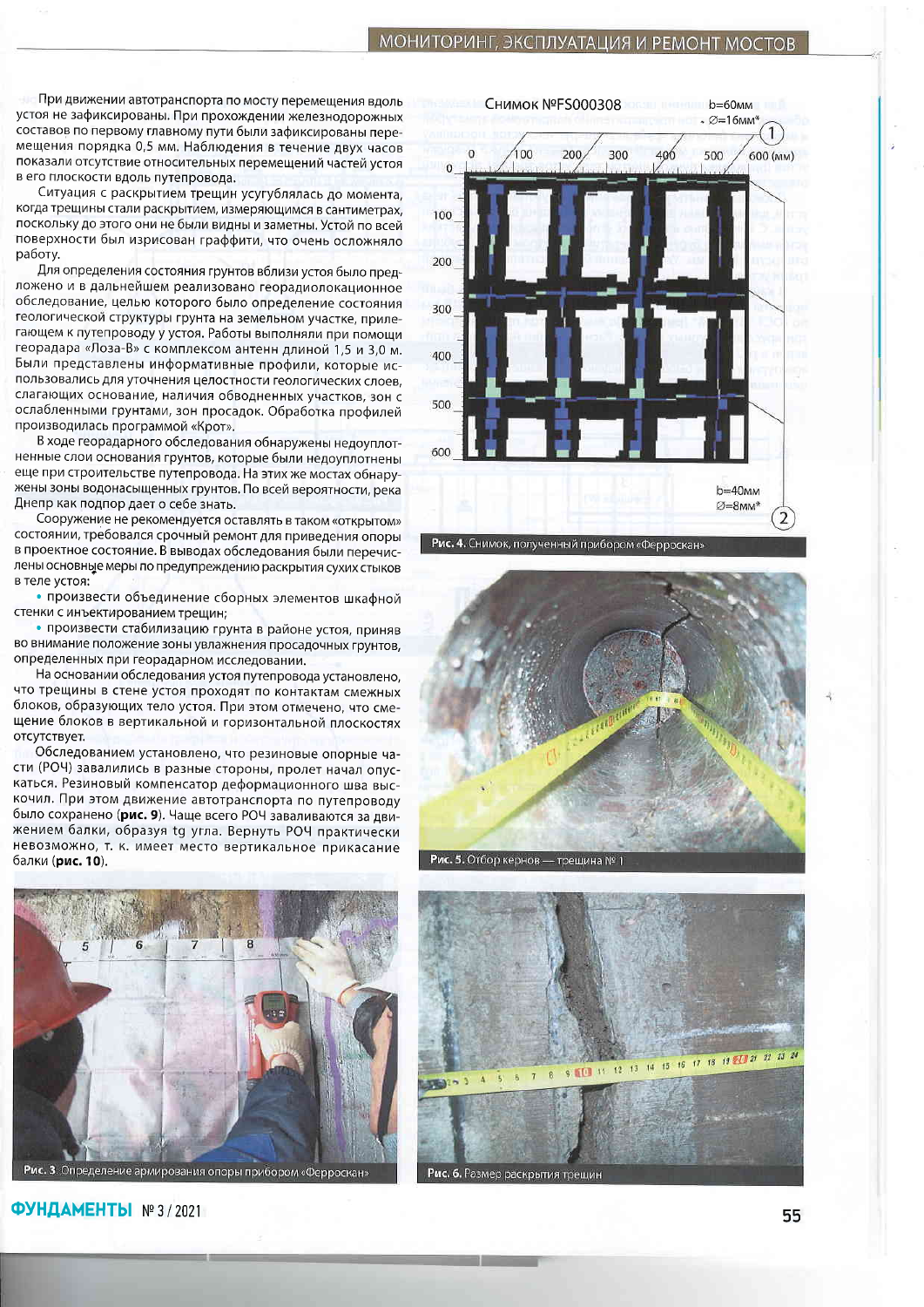Для восстановления целостности устоя было произведено обжатие стенки устоя предварительно напрягаемой арматурой и выполнена бетонная «рубашка» вокруг тела устоя, поскольку арматура обжатия могла быть расположена только снаружи устоя (прокладка пучков внутри тела устоя требует проходки отверстий длиной 21,0 м, что весьма затруднительно).

Поскольку канаты расположены с наружной стороны тела устоя, для анкеровки выполнена их заводка на боковые стенки устоя. С этой целью в крайних угловых монолитных участках устоя выполнено бурение отверстий диаметром 82 мм. Глубина отверстий 1542 мм. Угол бурения 9° относительно передней грани устоя.

В качестве предварительно напрягаемой арматуры были приняты канаты, состоящие из прядей К-7 диаметром 15 мм по ГОСТ 13840-68\* (рис. 11). По высоте устоя предусмотрены три яруса арматурных пучков. Расчет усилия натяжения приведен в р. 2.1 проекта ремонта путепровода. После натяжения арматурных пучков было произведено заполнение каналов инъекционными составами. Поскольку каналы короткие, их заполнение



Рис. 7. Схема установки индикаторов



производят заливкой раствора без его опрессовки, предварительно поставив на другом конце канала пробку, исключающую вытекание раствора. После натяжения канатов было произведено инъектирование трещин эпоксидными компаундами. Технология инъектирования была применена при ремонте устоя и изложена в проекте ремонта путепровода.



Рис. 9. Деформация РОЧ в продольном разрезе



Рис. 10. Деформация РОЧ в поперечном разрезе



B T по

тем бe

ap

B C HO бe

C N

MC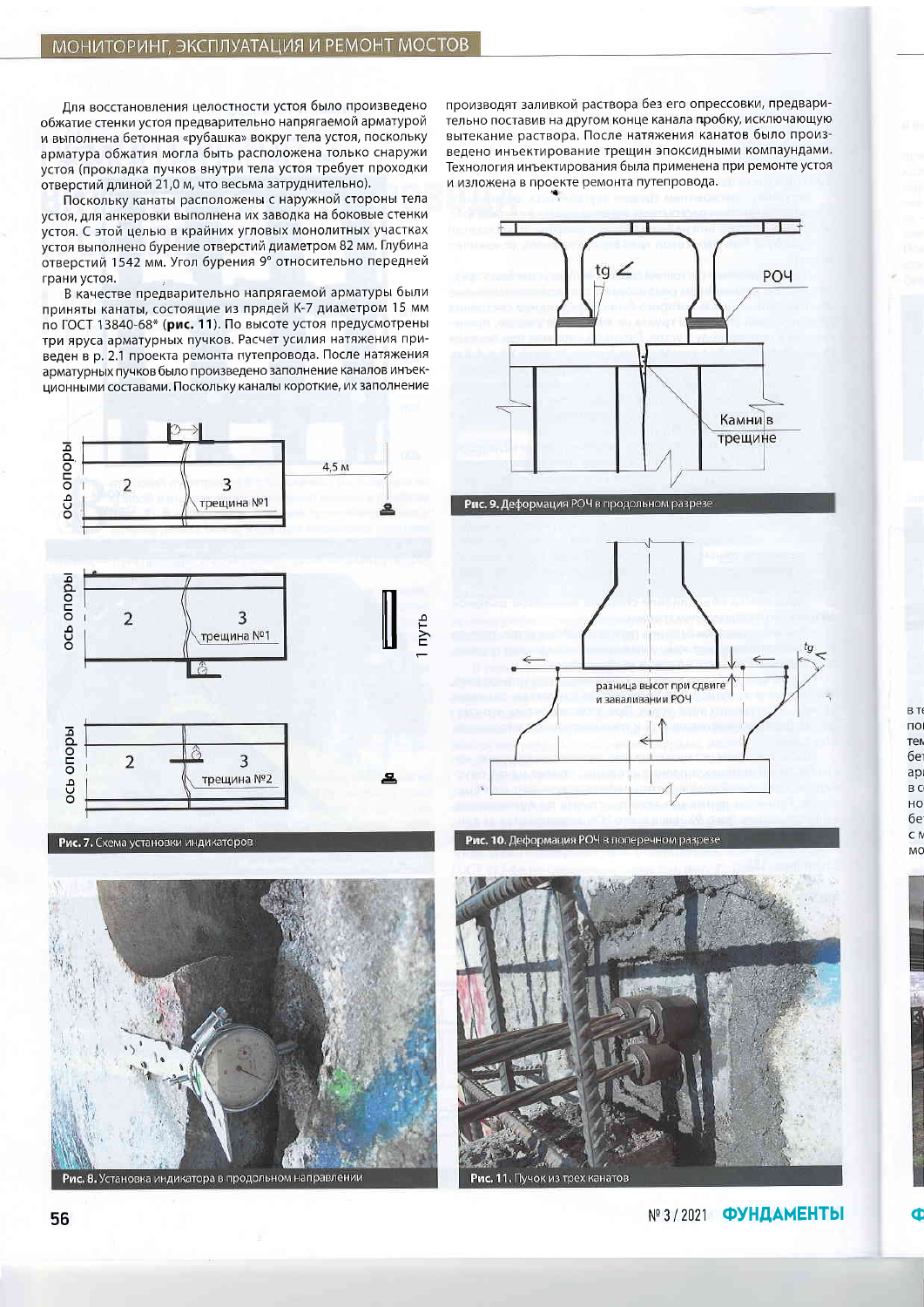## МОНИТОРИНГ, ЭКСПЛУАТАЦИЯ И РЕМОНТ МОСТОВ



3400+3370

3520+3630

После завершения работ по инъектированию трещин в теле устоя была устроена бетонная «рубашка». Предварительно поверхность бетона подвергли струйно-абразивной очистке с тем, чтобы ликвидировать граффити и обеспечить адгезию нового бетона к старому. По периметру тела опоры были установлены арматурные анкеры, обеспечивающие вовлечение «рубашки» в совместную работу с телом бетона (рис. 12). Произведены установка армированных сеток и бетонирование с применением бетона класса по прочности на сжатие В30 по ГОСТ 26633-91 с морозостойкостью F200 по ГОСТ 10060.1-95, водонепроницаемостью W6 по ГОСТ 12730.5-84\*.

Рис. 13. Положение анкеров в теле ригеля



ФУНДАМЕНТЫ №3/2021

После завершения омоноличивания тела устоя аналогично произвели устройство «рубашки» ригеля в соответствии с рис. 13.

После завершения бетонных работ была выполнена герметизация трещины на горизонтальной поверхности ригеля и в шкафной стенке устоя (в зависимости от «остаточного» раскрытия трещин - либо с помощью эпоксидных компаундов, либо цементным раствором ТФ-2).

После завершения бетонных работ выполнили окраску акриловым красителем, обеспечивающим «дыхание» бетона (рис. 14). В целях стабилизации грунта под устоем заглушили водоотводные трубки в пролете № 1 и выполнили устройство асфальтобетонного покрытия под пролетом № 1.

Окончательно, после выполнения всех работ, предусмотренных в проекте ремонта, выявили, что наша работа методами малой механизации стоила 16 млн руб., а по первоначальному проекту с перекрытием движения по мосту и попеременной остановкой движения стоимость составила бы 10-40 млрд руб. Поэтому данная технология ремонта оказывается в десятки, а то и в сотни раз доступнее, как по срокам, так и по финансам. ■